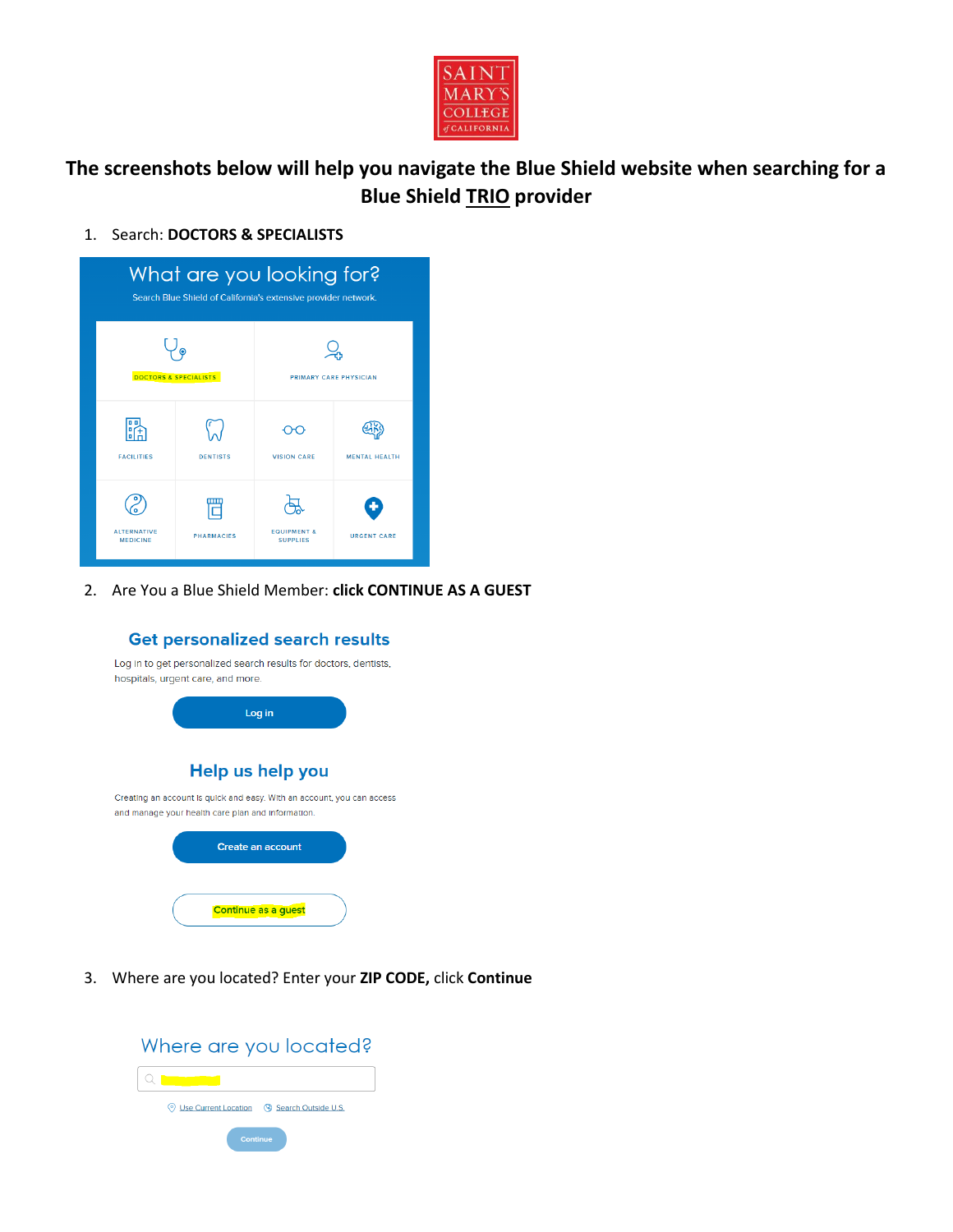4. Refine Results? **Click YES, I'll select a plan**

|                         | <b>Refine Results?</b> |
|-------------------------|------------------------|
| Yes, I'll select a plan | No, show everything    |

5. Using the pulldowns, make the following selections:

| Find your plan                                  |  |
|-------------------------------------------------|--|
| Plan year                                       |  |
| Select the year you want your coverage to start |  |
| 2021                                            |  |
| <b>Plan type</b>                                |  |
| 2021 Employer Group Plans(101+ Employees)       |  |
| <b>Subplan</b>                                  |  |
| <b>Trio ACO HMO</b>                             |  |
| Continue with this plan                         |  |

6. You can then search by **Doctor Type** or **Doctor Name**

| <search doctors<br="">Trio ACO HMO &gt;</search>                       |                                    |
|------------------------------------------------------------------------|------------------------------------|
| O Doctor Type<br><b>Doctor Name</b>                                    |                                    |
| Select Specialty                                                       | search<br>ㅅ                        |
| Filter                                                                 | Clear                              |
| <b>Popular Searches</b>                                                | A                                  |
| <b>Family Practice</b>                                                 |                                    |
| <b>General Practice</b>                                                |                                    |
| <b>Internal Medicine</b>                                               |                                    |
| <b>Obstetrics</b>                                                      |                                    |
| Obstetrics / Gynecology                                                |                                    |
| <b>Pediatrics</b><br>plans<br>dual & family plans<br>About Blue Shield | htices<br>Nondiscrimination notice |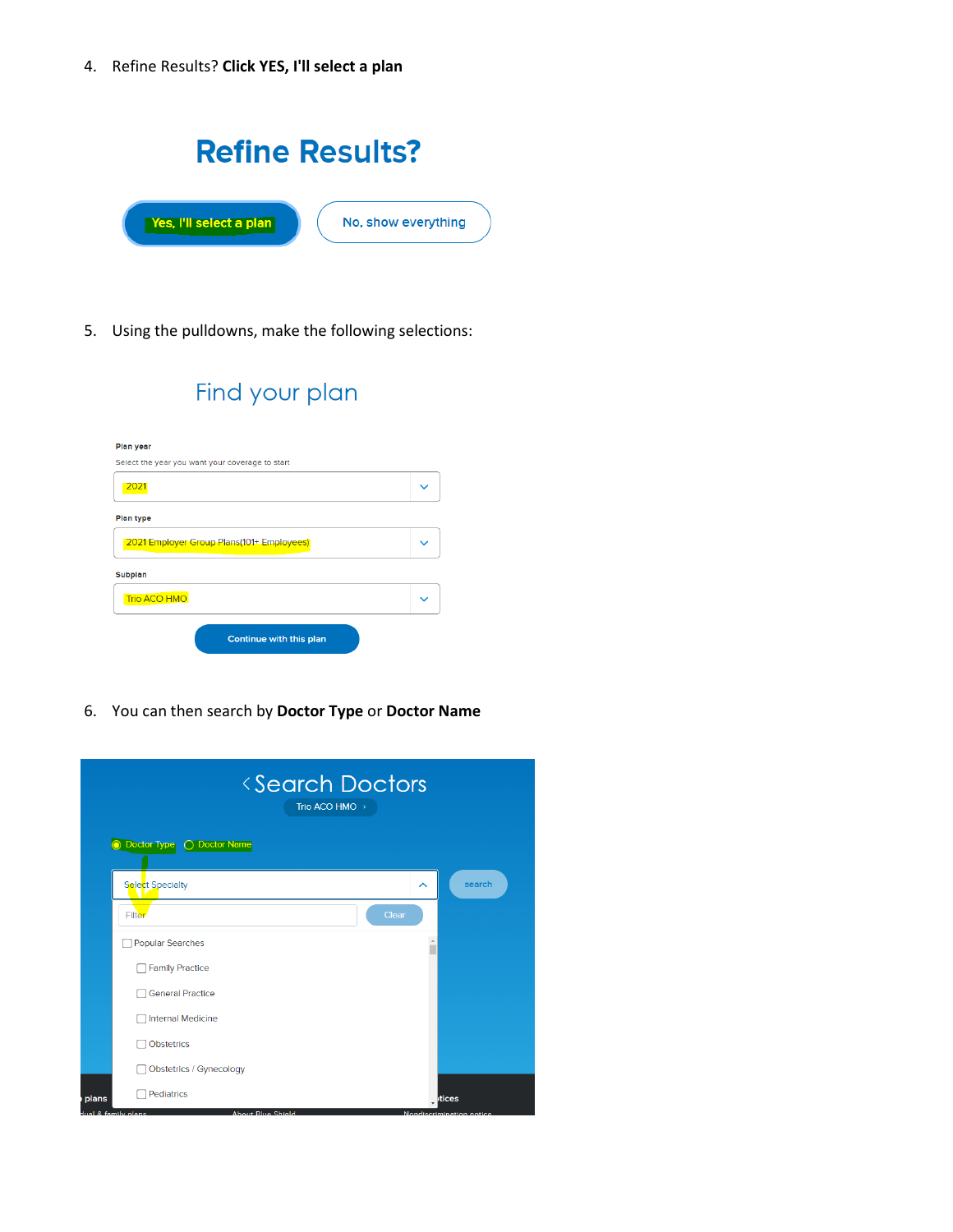7. Once the you have the results of yours earch, you can expand the radius of the search (or filter by other desired criteria). To filter by radius, click on **5 Miles** and then select the desired radius (we recommend staying within a 30 mile radius) then click **Apply**

| <search doctors<br="">Trio ACO HMO &gt;</search> |                                                  |                                                    |              |                                     |  |
|--------------------------------------------------|--------------------------------------------------|----------------------------------------------------|--------------|-------------------------------------|--|
|                                                  | <b>O</b> Doctor Type ○ Doctor Name               |                                                    |              |                                     |  |
|                                                  | 6 Specialties Selected<br>search<br>$\checkmark$ |                                                    |              |                                     |  |
|                                                  |                                                  | 55 Doctors found within 5 Miles of Moraga, CA, USA |              |                                     |  |
|                                                  |                                                  | FILTER & SORT $\times$                             |              |                                     |  |
| <b>FILTER BY:</b>                                |                                                  |                                                    |              |                                     |  |
| Search radius                                    |                                                  | <b>Selected location</b>                           |              | <b>Medical groups</b>               |  |
| Within 5 mile radius                             | $\sim$                                           | Q Moraga, CA, USA                                  |              | $Q$ Medical group(s)                |  |
| Within 1 mile radius                             |                                                  | <b>Doctor's gender</b>                             |              | <b>Preferred hospital</b>           |  |
| Within 5 mile radius                             |                                                  | Gender - No preference                             | $\checkmark$ | Hospital admitting privileges<br>Ω. |  |
| Within 10 mile radius                            |                                                  | <b>License identifier</b>                          |              |                                     |  |
| Within 15 mile radius                            |                                                  | License<br>O.                                      |              |                                     |  |
| Within 20 mile radius                            |                                                  | Allows self-referral                               |              |                                     |  |
| Within 30 mile radius                            |                                                  | <b>SORT BY:</b>                                    |              |                                     |  |
| Within 50 mile radius                            |                                                  | Nearest                                            | $\checkmark$ |                                     |  |
| Within 100 mile radius                           |                                                  | <b>Apply</b><br><b>Reset</b>                       |              |                                     |  |

8. Once you have found your Doctor, click on their name

|                                                |                                                                        | <b><search b="" doctors<=""><br/>Trio ACO HMO</search></b>                         |                    |
|------------------------------------------------|------------------------------------------------------------------------|------------------------------------------------------------------------------------|--------------------|
|                                                | ◯ Doctor Type () Doctor Name                                           |                                                                                    |                    |
|                                                | Victorina Hoffmann                                                     | search                                                                             |                    |
|                                                |                                                                        | 1 Doctor found within 5 Miles of Moraga, CA, USA                                   |                    |
|                                                |                                                                        | FILTER & SORT                                                                      |                    |
|                                                | Save Results [J]                                                       | Satellite<br>Map                                                                   |                    |
| Hoffmann, Victorina P, MD<br>Internal Medicine | 911 Moraga Rd Ste 101<br>Lafayette, CA 94549<br>(925) 962-9120         | appy Velley Rd                                                                     | (24)               |
| (This doctor can't be reviewed)                | 3.69 miles<br>Hill Physicians Med Grp Inc, John Muir Physician Network | $\circled{24}$                                                                     |                    |
|                                                |                                                                        | Lafayette<br>Lafayette<br>Reservoir<br>Recreation<br>Joraga <sup>5</sup><br>Orinda | <b>St Marys</b> Rd |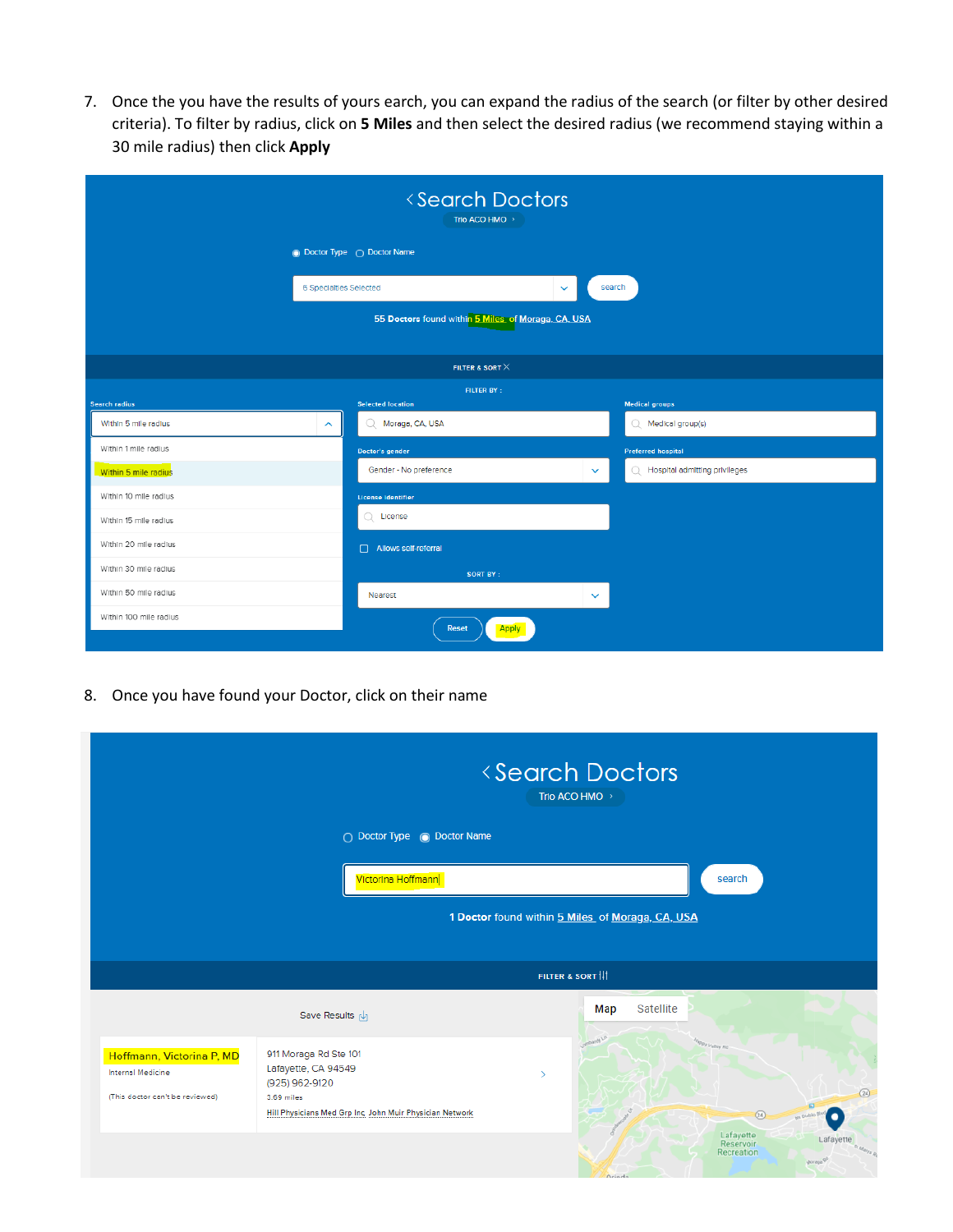9. Once on the Doctor's page, under Primary Care Physician ID, click **View Details**

| < Back to search results<br>Hoffmann, Victorina P, MD<br><b>Specialties: Internal Medicine</b><br>◯ In Network<br><b>Accepting new patients</b><br>at some locations<br><b>ACCEPTING</b> |                                              |                             | (This doctor can't be reviewed)<br><b>OGlossary of terms</b> |
|------------------------------------------------------------------------------------------------------------------------------------------------------------------------------------------|----------------------------------------------|-----------------------------|--------------------------------------------------------------|
| Gender                                                                                                                                                                                   | Provider language(s)                         | <b>Experience</b>           | Education                                                    |
| Female                                                                                                                                                                                   | English                                      | 35 years                    | University Of The East View details                          |
| Primary Care Physician ID                                                                                                                                                                | <b>Hospital affiliations</b>                 | <b>Board certifications</b> | License number                                               |
| <b>View details</b>                                                                                                                                                                      | View details                                 | <b>Internal Medicine</b>    | A44547                                                       |
| <b>NPI</b><br>View details                                                                                                                                                               | <b>Telehealth services only</b><br><b>No</b> |                             |                                                              |

**10.** The below screen will pop up. Note the PCP ID# for the Medical Group you would prefer; in the example below you would need to choose either Hills Physicians Med Grp **OR** John Muir Physicians Network. **You will need to enter the respective 12 digit PCP ID# into BenefitFocus.**

 $\times$ 

## Primary care physician ID numbers

Use the PCP ID# to identify your medical group and location choice.

Make sure that you are using the PCP ID# that corresponds to the correct medical group that matches the medical group in your search results.

## Hoffmann, Victorina P, MD

| PCP ID#      | Location                                         | Medical group▲                        | New patients                  | <b>Current patients</b>             |
|--------------|--------------------------------------------------|---------------------------------------|-------------------------------|-------------------------------------|
| 100214630014 | 911 Moraga Rd Ste<br>101, Lafayette, CA<br>94549 | <b>Hill Physicians Med</b><br>Grp Inc | Accepting<br><b>ACCEPTING</b> | Accepting<br>ビキ<br><b>ACCEPTING</b> |
| 100214630005 | 911 Moraga Rd Ste<br>101, Lafayette, CA<br>94549 | John Mulr Physician<br><b>Network</b> | Accepting<br><b>ACCEPTING</b> | Accepting<br><b>ACCEPTING</b>       |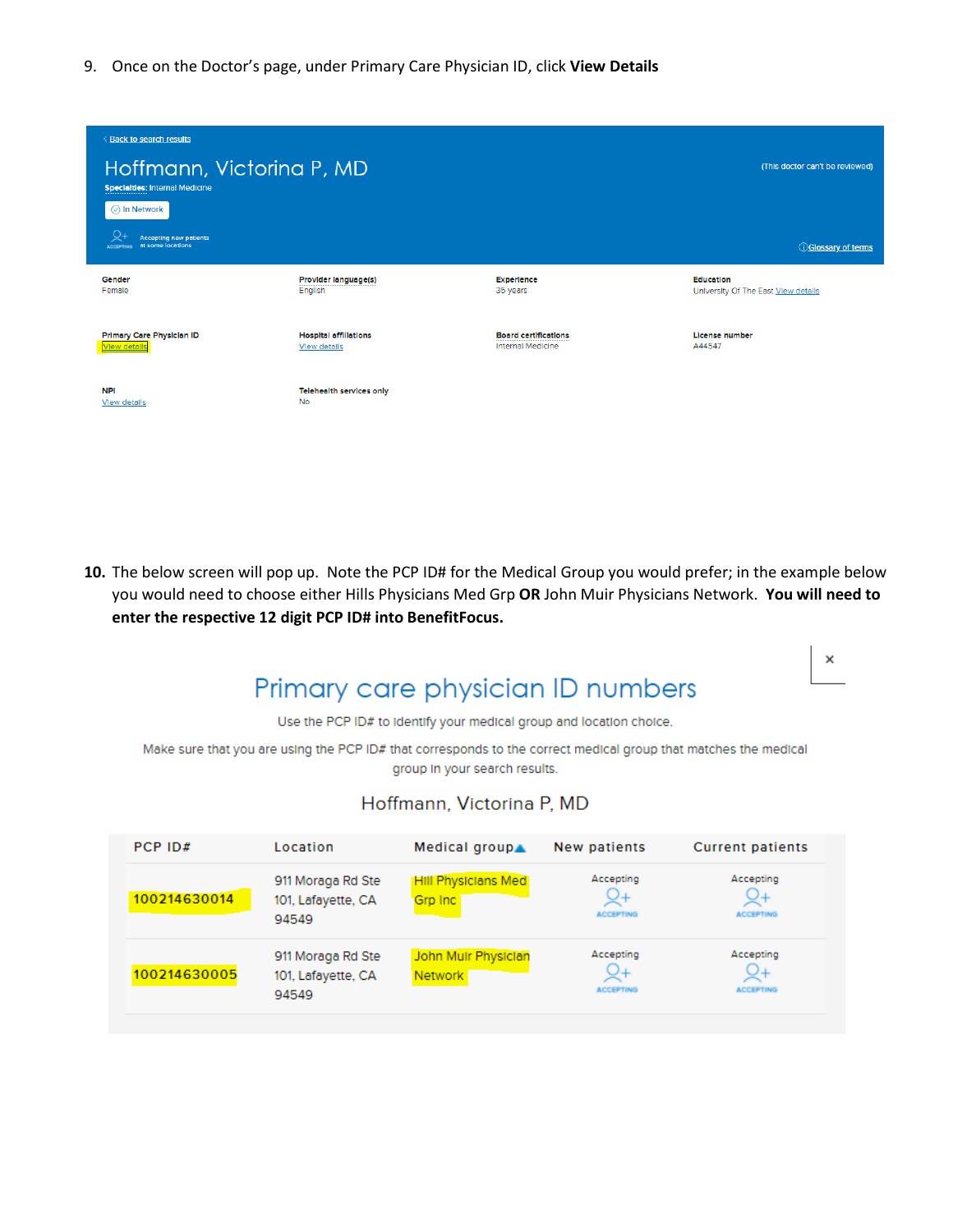11. If unsure which Medical Group to choose, return to the doctor's home page. Under Hospital affiliations, click **View details**

| <b>Back to search results</b>                                          |                                                     |                                                         |                                                         |
|------------------------------------------------------------------------|-----------------------------------------------------|---------------------------------------------------------|---------------------------------------------------------|
| Hoffmann, Victorina P, MD<br><b>Specialties: Internal Medicine</b>     |                                                     |                                                         | (This doctor can't be reviewed)                         |
| $\odot$ In Network                                                     |                                                     |                                                         |                                                         |
| <b>Accepting new patients</b><br>at some locations<br><b>ACCEPTING</b> |                                                     |                                                         | <b>Colossary of terms</b>                               |
| Gender<br>Female                                                       | Provider language(s)<br>English                     | Experience<br>35 years                                  | <b>Education</b><br>University Of The East View details |
| <b>Primary Care Physician ID</b><br><b>View details</b>                | <b>Hospital affiliations</b><br><b>View details</b> | <b>Board certifications</b><br><b>Internal Medicine</b> | <b>License number</b><br>A44547                         |
| <b>NPI</b><br>View details                                             | <b>Telehealth services only</b><br><b>No</b>        |                                                         |                                                         |

12. Review which hospitals are connected to which medical group, employees typically pick the hospital closest to home.



Hill Physicians Contra Costa County Hill Physicians Med Grp Inc